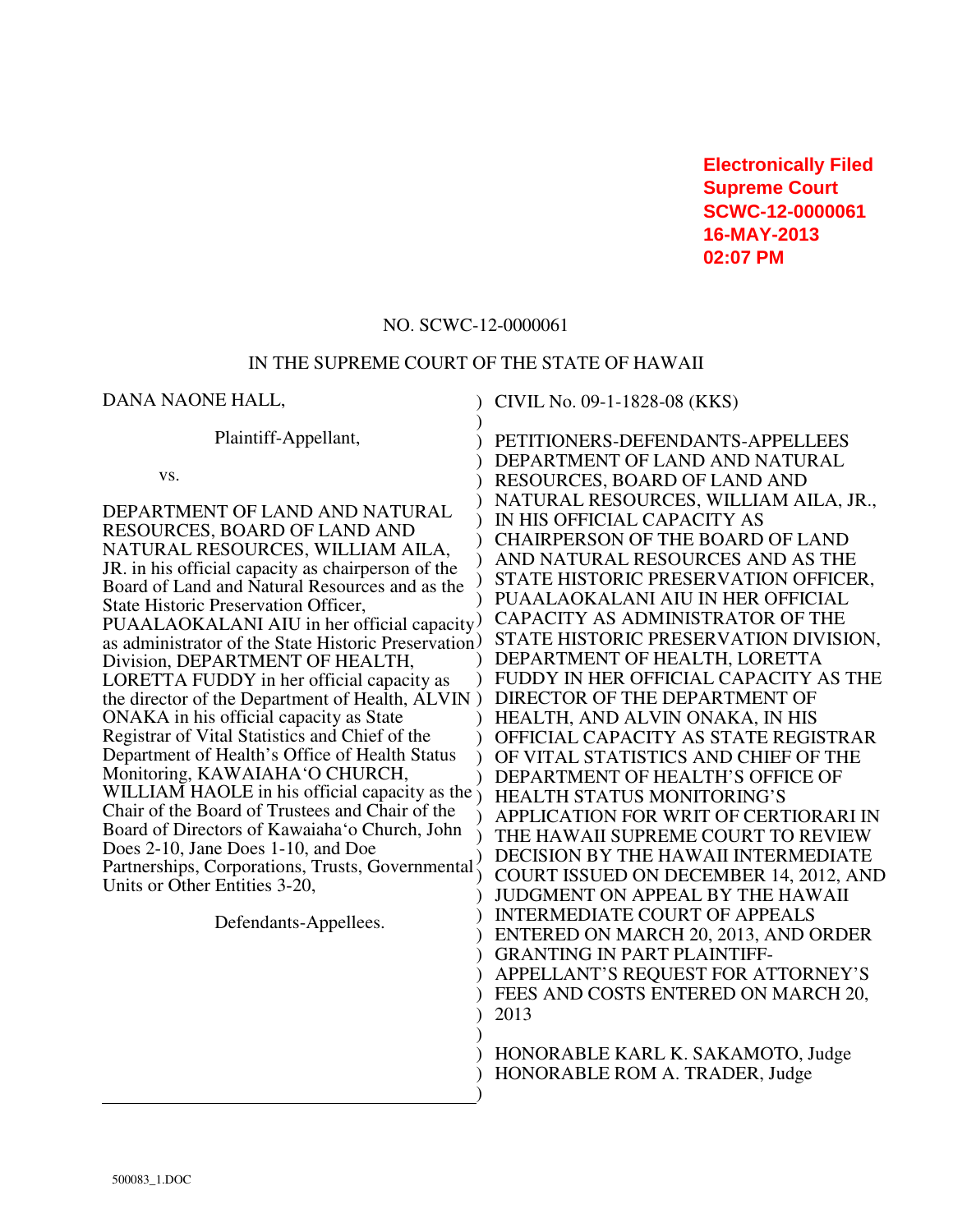**PETITIONERS-DEFENDANTS-APPELLEES DEPARTMENT OF LAND AND NATURAL RESOURCES, BOARD OF LAND AND NATURAL RESOURCES, WILLIAM AILA, JR. in his official capacity as chairperson of the Board of Land and Natural Resources and as the State Historic Preservation Officer, PUAALAOKALANI AIU in her official capacity as administrator of the State Historic Preservation Division, DEPARTMENT OF HEALTH, LORETTA FUDDY in her official capacity as the director of the Department of Health, ALVIN ONAKA in his official capacity as State Registrar of Vital Statistics and Chief of the Department of Health's Office Of Health Status Monitoring's APPLICATION FOR WRIT OF CERTIORARI IN THE HAWAII SUPREME COURT TO REVIEW DECISION BY THE HAWAII INTERMEDIATE COURT ISSUED ON DECEMBER 14, 2012, AND JUDGMENT ON APPEAL BY THE HAWAII INTERMEDIATE COURT OF APPEALS ENTERED ON MARCH 20, 2013, AND ORDER GRANTING IN PART PLAINTIFF-APPELLANT'S REQUEST FOR ATTORNEY'S FEES AND COSTS ENTERED ON MARCH 20, 2013** 

#### **APPENDIX A**

#### **CERTIFICATE OF SERVICE**

DAVID M. LOUIE 2162 Attorney General

WILLIAM J. WYNHOFF 2558 MARIE MANUELE GAVIGAN 6585 Deputy Attorney General 425 Queen Street Honolulu, Hawaii 96813 Telephone: (808) 586-1300 Facsimile: (808) 586-1369 Email: marie.m.gavigan@hawaii.gov Attorneys for Petitioners-Defendants-Appellees DEPARTMENT OF LAND AND NATURAL RESOURCES, BOARD OF LAND AND NATURAL RESOURCES, WILLIAM AILA, JR. and PUAALAOKALANI AIU, in their respective official capacities, DEPARTMENT OF HEALTH, LORETTA FUDDY and ALVIN ONAKA in their respective official capacities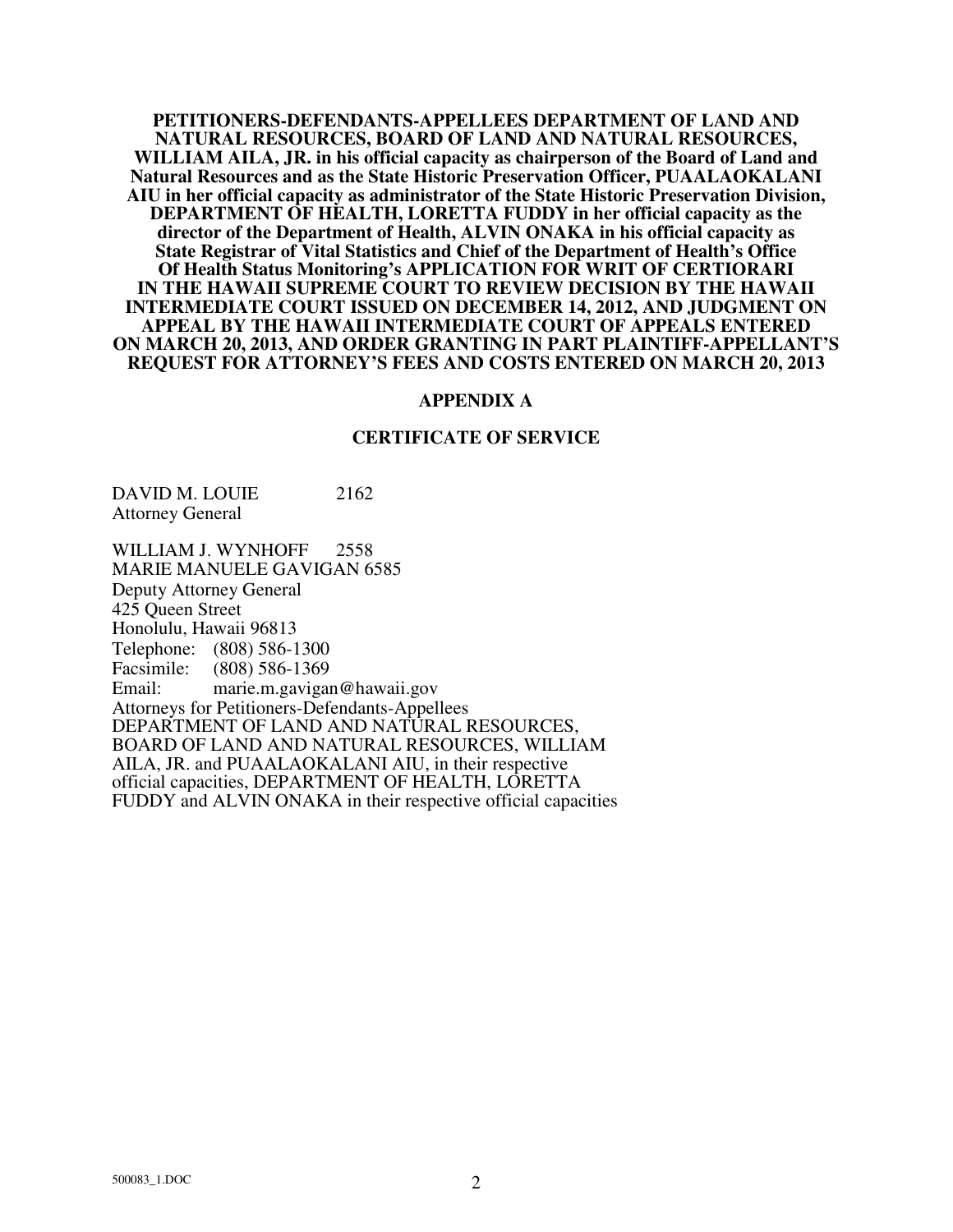## NO. SCWC-12-0000061

# IN THE SUPREME COURT OF THE STATE OF HAWAII

| DANA NAONE HALL,                                                                                                                                                                                                                                                                                                                                                                                                                                                                                                                                                                                                                                                                                                                                                                                                                                                                                                                                                                                                                | CIVIL No. 09-1-1828-08 (KKS)                                                                                                                                                                                                                                                                                                                                                                                                                                                                                                                                                                                                                                                                                                                                                                                                                                                                                                                                                                                                                                                                                                              |
|---------------------------------------------------------------------------------------------------------------------------------------------------------------------------------------------------------------------------------------------------------------------------------------------------------------------------------------------------------------------------------------------------------------------------------------------------------------------------------------------------------------------------------------------------------------------------------------------------------------------------------------------------------------------------------------------------------------------------------------------------------------------------------------------------------------------------------------------------------------------------------------------------------------------------------------------------------------------------------------------------------------------------------|-------------------------------------------------------------------------------------------------------------------------------------------------------------------------------------------------------------------------------------------------------------------------------------------------------------------------------------------------------------------------------------------------------------------------------------------------------------------------------------------------------------------------------------------------------------------------------------------------------------------------------------------------------------------------------------------------------------------------------------------------------------------------------------------------------------------------------------------------------------------------------------------------------------------------------------------------------------------------------------------------------------------------------------------------------------------------------------------------------------------------------------------|
| Plaintiff-Appellant,<br>VS.<br>DEPARTMENT OF LAND AND NATURAL<br>RESOURCES, BOARD OF LAND AND<br>NATURAL RESOURCES, WILLIAM AILA,<br>JR. in his official capacity as chairperson of the<br>Board of Land and Natural Resources and as the<br>State Historic Preservation Officer,<br>PUAALAOKALANI AIU in her official capacity.<br>as administrator of the State Historic Preservation)<br>Division, DEPARTMENT OF HEALTH,<br>LORETTA FUDDY in her official capacity as<br>the director of the Department of Health, ALVIN)<br>ONAKA in his official capacity as State<br>Registrar of Vital Statistics and Chief of the<br>Department of Health's Office of Health Status<br>Monitoring, KAWAIAHA'O CHURCH,<br>WILLIAM HAOLE in his official capacity as the $\gamma$<br>Chair of the Board of Trustees and Chair of the<br>Board of Directors of Kawaiaha'o Church, John<br>Does 2-10, Jane Does 1-10, and Doe<br>Partnerships, Corporations, Trusts, Governmental<br>Units or Other Entities 3-20,<br>Defendants-Appellees. | PETITIONERS-DEFENDANTS-APPELLEES<br>DEPARTMENT OF LAND AND NATURAL<br>RESOURCES, BOARD OF LAND AND<br>NATURAL RESOURCES, WILLIAM AILA, JR.,<br>IN HIS OFFICIAL CAPACITY AS<br><b>CHAIRPERSON OF THE BOARD OF LAND</b><br>AND NATURAL RESOURCES AND AS THE<br>STATE HISTORIC PRESERVATION OFFICER,<br>PUAALAOKALANI AIU IN HER OFFICIAL<br>CAPACITY AS ADMINISTRATOR OF THE<br>STATE HISTORIC PRESERVATION DIVISION,<br>DEPARTMENT OF HEALTH, LORETTA<br>FUDDY IN HER OFFICIAL CAPACITY AS THE<br>DIRECTOR OF THE DEPARTMENT OF<br>HEALTH, AND ALVIN ONAKA, IN HIS<br>OFFICIAL CAPACITY AS STATE REGISTRAR<br>OF VITAL STATISTICS AND CHIEF OF THE<br>DEPARTMENT OF HEALTH'S OFFICE OF<br>HEALTH STATUS MONITORING'S<br>APPLICATION FOR WRIT OF CERTIORARI IN<br>THE HAWAII SUPREME COURT TO REVIEW<br>DECISION BY THE HAWAII INTERMEDIATE<br>COURT ISSUED ON DECEMBER 14, 2012, AND<br><b>JUDGMENT ON APPEAL BY THE HAWAII</b><br><b>INTERMEDIATE COURT OF APPEALS</b><br>ENTERED ON MARCH 20, 2013, AND ORDER<br><b>GRANTING IN PART PLAINTIFF-</b><br>APPELLANT'S REQUEST FOR ATTORNEY'S<br>FEES AND COSTS ENTERED ON MARCH 20,<br>2013 |
|                                                                                                                                                                                                                                                                                                                                                                                                                                                                                                                                                                                                                                                                                                                                                                                                                                                                                                                                                                                                                                 | HONORABLE KARL K. SAKAMOTO, Judge<br>HONORABLE ROM A. TRADER, Judge                                                                                                                                                                                                                                                                                                                                                                                                                                                                                                                                                                                                                                                                                                                                                                                                                                                                                                                                                                                                                                                                       |

**PETITIONERS-DEFENDANTS-APPELLEES DEPARTMENT OF LAND AND NATURAL RESOURCES, BOARD OF LAND AND NATURAL RESOURCES, WILLIAM AILA, JR. in his official capacity as chairperson of the Board of Land and Natural Resources and as the State Historic Preservation Officer, PUAALAOKALANI AIU in her official capacity as administrator of the State Historic Preservation Division, DEPARTMENT OF HEALTH, LORETTA FUDDY in her official capacity as the director of the Department of Health, ALVIN ONAKA in his official capacity as State Registrar of Vital Statistics and Chief of the Department of Health's Office Of Health Status Monitoring's APPLICATION FOR WRIT OF CERTIORARI**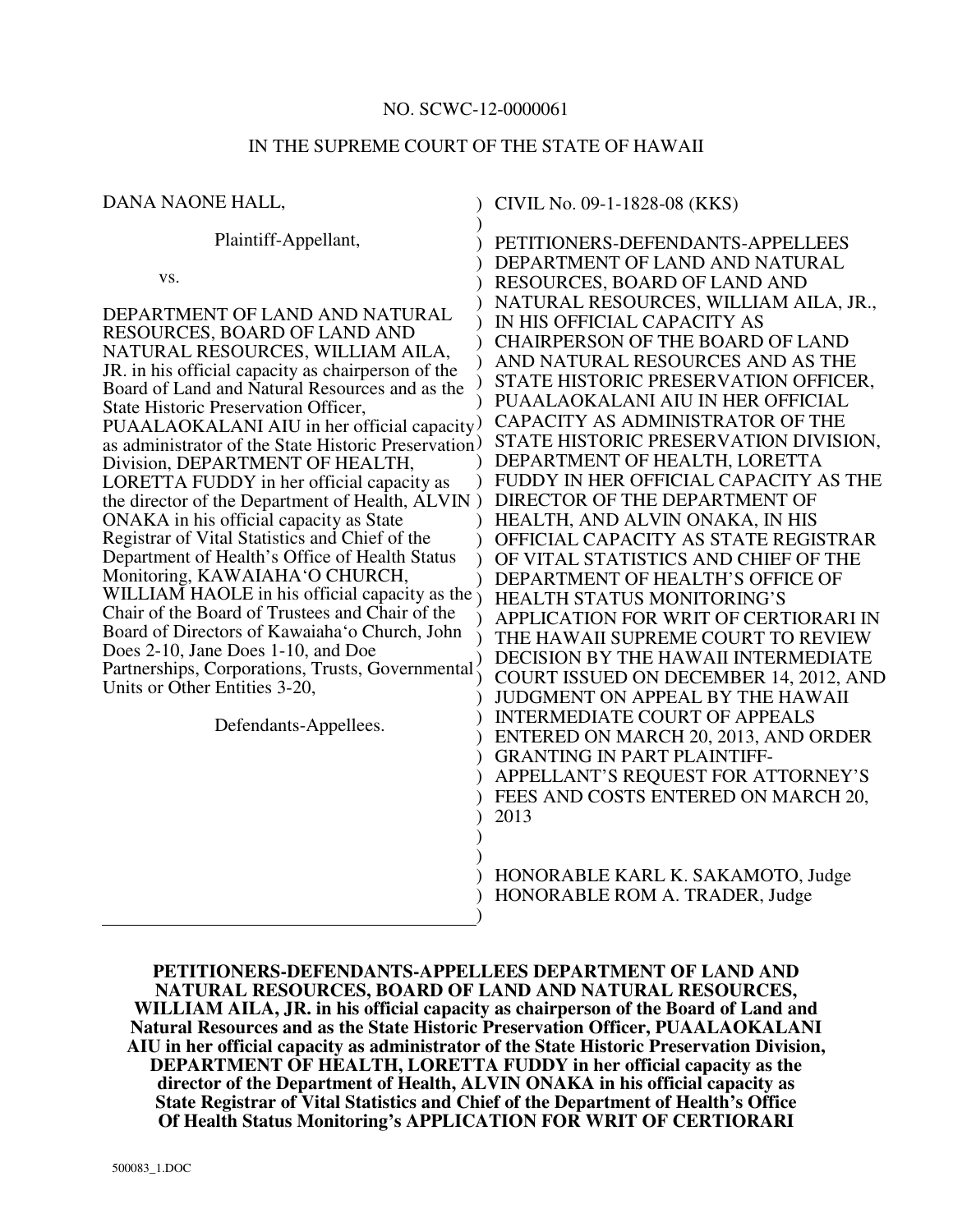## **IN THE HAWAII SUPREME COURT TO REVIEW DECISION BY THE HAWAII INTERMEDIATE COURT ISSUED ON DECEMBER 14, 2012, AND JUDGMENT ON APPEAL BY THE HAWAII INTERMEDIATE COURT OF APPEALS ENTERED ON MARCH 20, 2013, AND ORDER GRANTING IN PART PLAINTIFF-APPELLANT'S REQUEST FOR ATTORNEY'S FEES AND COSTS ENTERED ON MARCH 20, 2013**

 Petitioners-Defendants-Appellees DEPARTMENT OF LAND AND NATURAL RESOURCES, BOARD OF LAND AND NATURAL RESOURCES, WILLIAM AILA, JR. in his official capacity as chairperson of the Board of Land and Natural Resources and as the State Historic Preservation Officer, PUAALAOKALANI AIU in her official capacity as administrator of the State Historic Preservation Division, DEPARTMENT OF HEALTH, LORETTA FUDDY in her official capacity as the director of the Department of Health, ALVIN ONAKA in his official capacity as State Registrar of Vital Statistics and Chief of the Department of Health's Office Of Health Status Monitoring (hereinafter the "State") by and through their attorneys, David M. Louie, Attorney General, and Marie Manuele Gavigan and William J. Wynhoff, Deputy Attorneys General, pursuant to Rule 40.1, Hawaii Rules of Appellate Procedure, respectfully apply to this Court for a writ of certiorari.

## I. QUESTIONS PRESENTED

 Defendant-Appellee Kawaiaha'o Church (the "Church") is attempting to construct a multi-purpose building ("MPC Project") on its grounds for use in furtherance of its religious mission. The site of the MPC Project is located on cemetery grounds of the Church property. The Intermediate Court of Appeals ("ICA") ruled that regardless of whether the site was considered a cemetery, an archaeological inventory survey ("AIS") was required; therefore, the Court ruled that the Department of Land and Natural Resources' ("DLNR") State Historic Preservation Division ("SHPD") "violated its own rules in failing to require an AIS before permitting the project to go forward." In reaching its decision, the ICA relied in large part on this Court's recent decision in *Kaleikini v. Yoshioka*, 128 Haw. 53, 283 P.3d 60 (2012).

The State requests that this Court review the following issues:

 1. That the ICA gravely erred when it ruled that an AIS was required before SHPD could concur in the MPC Project.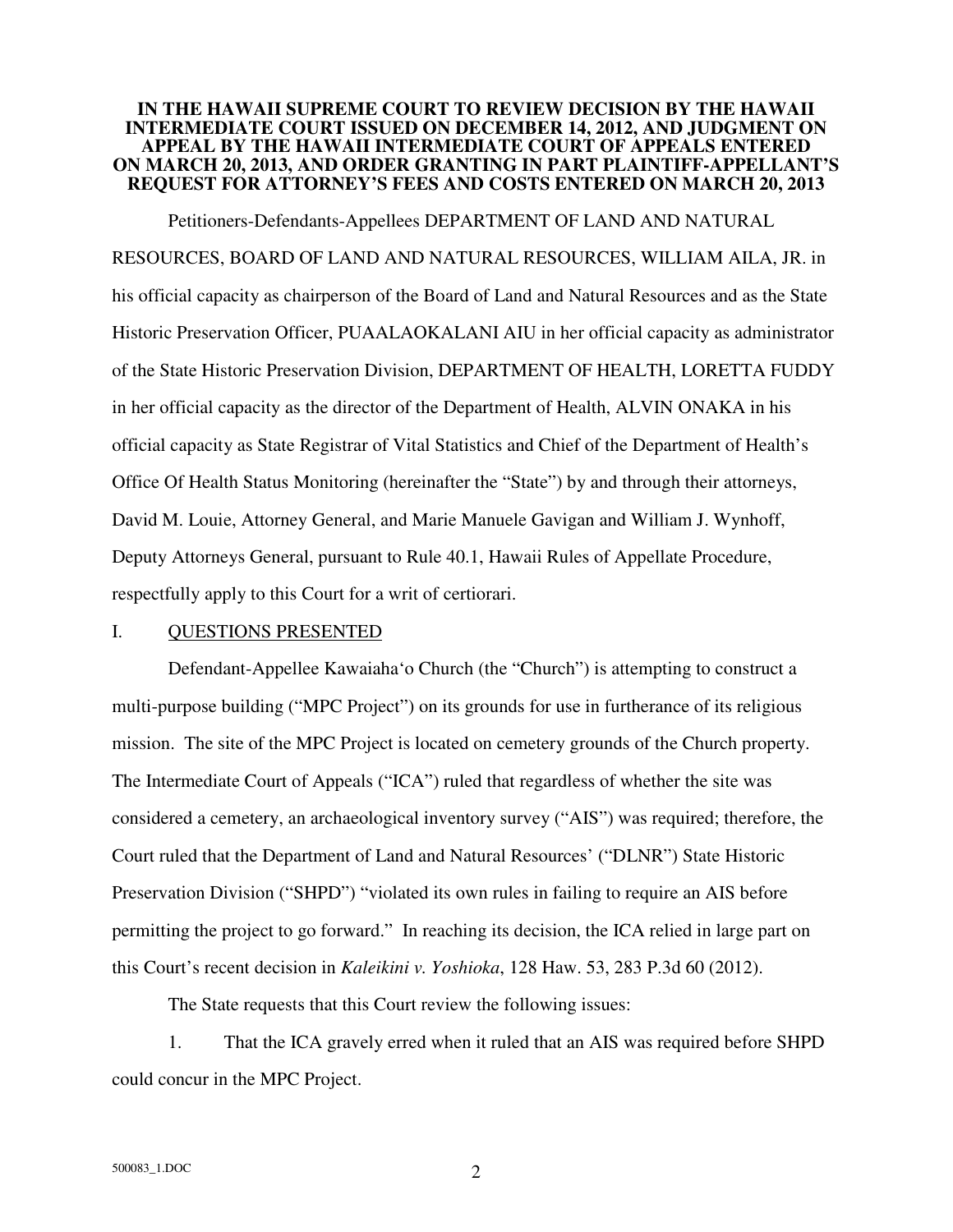2. That the ICA gravely erred in ruling that it was irrelevant whether the MPC Project site was a cemetery.

 3. That the ICA gravely erred when it ruled that *Kaleikini v. Yoshioka,* 128 Haw. 53, 283 P.3d 60 (2012) was applicable to the instant case.

 4. That the ICA gravely erred by failing to recognize the State's sovereign immunity (and failing to follow this Court's controlling ruling on the issue<sup>1</sup>) when it granted attorney's fees and costs in favor of Respondent-Plaintiff-Appellant Dana Naone Hall ("Plaintiff") and against the Church and the State jointly and severally pursuant to the private attorney general doctrine.

### II. PRIOR PROCEEDINGS

## A. Circuit Court

 Plaintiff instituted the underlying civil action on August 6, 2009, with the filing of a tencount complaint seeking declaratory and injunctive relief. On December 1, 2010, Plaintiff filed her Second Amended Complaint asserting the following claims: (1) Violation of HAR 13-284 By Failing to Require an Archaeological Inventory Survey; (2) The Burials at Kawaiaha'o May Not Be Disinterred and Relocated Through the Approval of a DOH Disinterment Permit Because the Project Site is not a "Known, Maintained, Actively Used Cemetery"; (3) The issuance of the disinterment permit pursuant to HRS §338-25.5 is Unconstitutional; (4) The issuance of the disinterment permit pursuant to HRS § 6E-41 is Unconstitutional; (5) The Burials at Kawaiaha'o Are Previously Identified and Require O'ahu Island Burial Council Determination Prior to Any Action; (6) Violation of HRS 6E-43 and HAR Chapter 13-300; (7) Failure to Perform an Environmental Assessment; (8) Defendants Have Failed to Obtain Required Permits; (9) Breach of public trust; (10) Failure to investigate and protect Native Hawaiian Rights; (11) Failure to prepare an Archaeological Inventory Survey.**[ROA, Doc. 121, at 744 - 787]**<sup>2</sup>

 On November 12, 2010, Plaintiff filed her Motion for Preliminary Injunction. **[ROA, Doc. 121, at 95 - 333]** The trial court held a full evidentiary hearing on the motion for

 $\overline{a}$ <sup>1</sup> The ICA's ruling as to attorneys' fees was issued shortly before this Court's controlling decision on the private attorney general doctrine in *Kaleikini v. Yoshioka*, 2013 WL 1844892 (May 2, 2013).

<sup>&</sup>lt;sup>2</sup> Citations to the record on appeal are in the following format: [ROA, Doc. X, at Y] where X refers to the document number on the JEFS system, and Y refers to the PDF page number or numbers.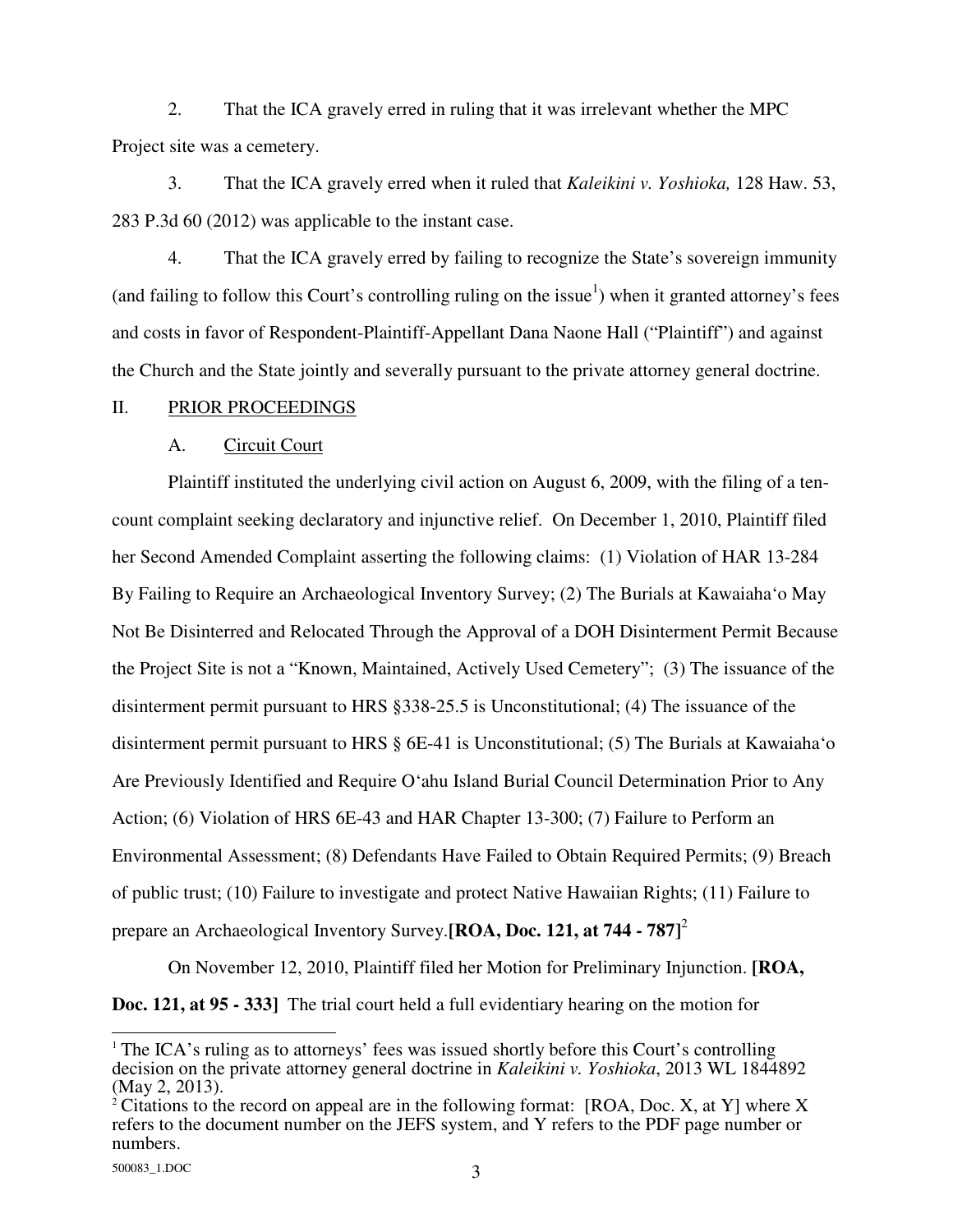preliminary injunction on December 6, 8, 9, and 13, 2010, and January 4 and 5, 2011. **[ROA, Doc 113, at 22 – 32]** At the conclusion of the hearing, having taken testimony from twelve witnesses and admitting numerous exhibits into evidence, the Court denied the motion for preliminary injunction. **[ROA, Doc. 113, at 32]** On October 11, 2011, the Court filed its Findings of Fact and Conclusions of Law and Order denying the motion for preliminary injunction. **[ROA, Doc. 131, at 391 - 425]**

 On December 2, 2011, Plaintiff, the Church, and the State each filed their respective motions for summary judgment. The Church's and the State's motions were granted and Plaintiff's motion was denied. On January 31, 2012, the Court entered Final Judgment in favor of the Church and the State and against Plaintiff. **[ROA, Doc. 135, at 1056 - 1058]**

B. Intermediate Court of Appeals

 On January 31, 2012, Plaintiff timely filed her Notice of Appeal. **[JEFS, Doc. 1]** On February 1, 2012, Plaintiff filed her Motion for Injunctive Relief Pending Appeal. **[JEFS, Docs. 10 –84]** On March 9, 2012, the ICA denied Plaintiff's Motion for Injunctive Relief Pending Appeal. **[JEFS, Doc 164]**

 On March 16, 2012, Plaintiff filed her Application for Transfer of this case to the Supreme Court. **[JEFS, Doc 1 in SCAP 12-1-0000061]** On April 25, 2012, this Court filed its Order Denying Plaintiff's Application for Transfer. **[JEFS, Doc 12 in SCAP 12-1-0000061]**

 The ICA issued its decision in this case on December 14, 2012, **[JEFS, Doc. 190].** On January 7, 2013, Plaintiff moved for an award of attorneys' fees and costs. **[JEFS, Docs. 294 – 300]** The ICA granted Plaintiff's motion in part by an Order filed on March 20, 2013. **[JEFS, Doc 319]** On that same date, the ICA entered the Judgment on Appeal. **[JEFS, Doc 321]**

 This Petition is timely filed because the State requested and received an extension of time to file pursuant to HRAP 40.1(a). **[JEFS, Docs 332 and 334]**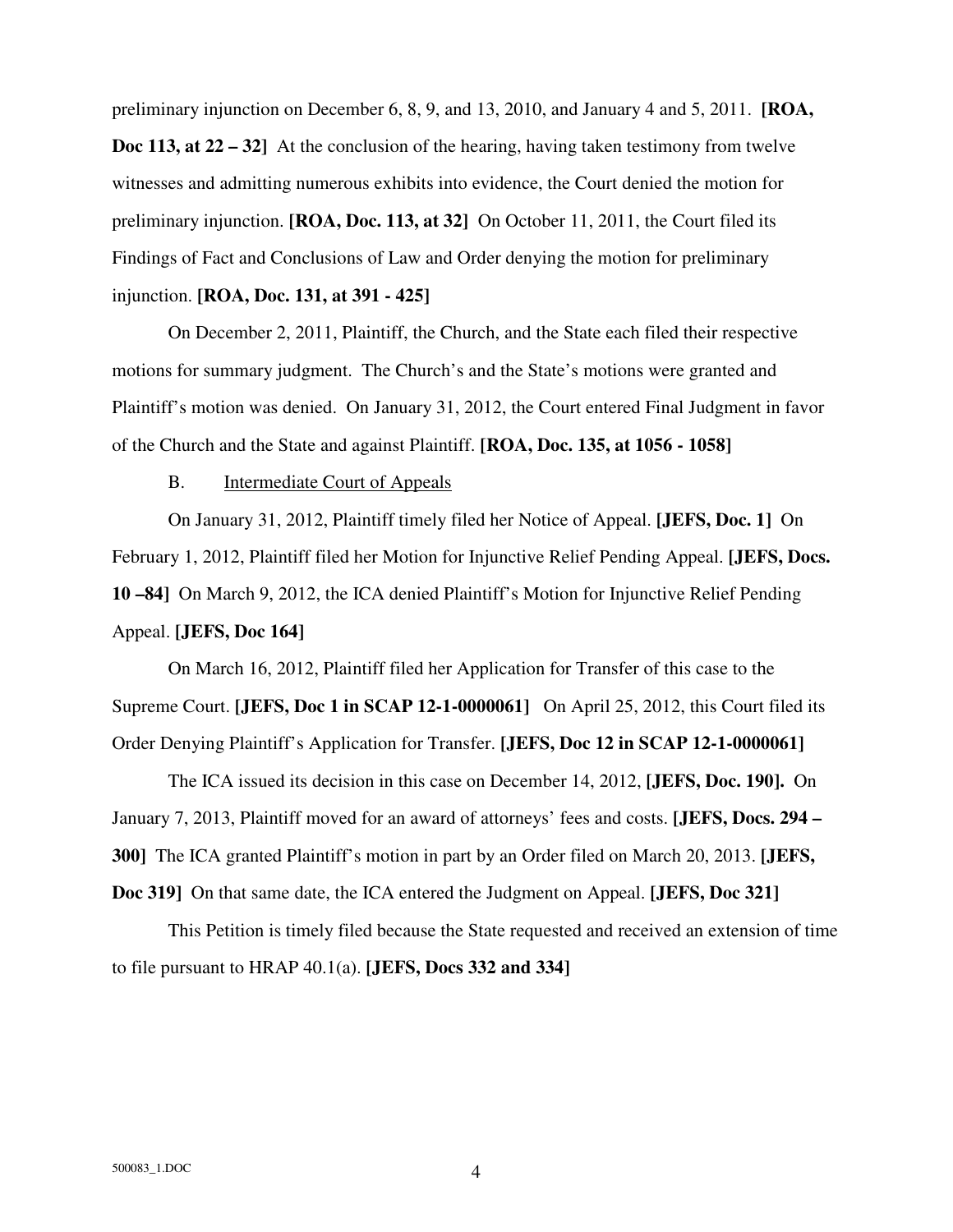## III. STATEMENT OF THE CASE

 Kawaiaha'o Church is a historic Congregational church located in Honolulu. In 1940, in a section of the church cemetery, the Church built Likeke Hall. In 2002, the Church began planning for the construction of a new Multi-Purpose Center ("MPC") to replace Likeke Hall.

**[ROA, Doc. 131, at 399, paragraph 41]** The Church planned to build this new building on the site of the then-existing Likeke Hall, which was located on the Church grounds amid the Church cemetery. The Church's cemetery is shown on Church maps dated 1912 and 1920. **[ROA, Doc 131, at 398, paragraph 33 [Doc 121 at 1353 and 1354]]** In addition, the Church is registered with the State of Hawaii as an exempt cemetery<sup>3</sup>. [ROA, Doc 131, at 398, paragraph 34 [Doc **133, at 1007 (Tr. 92:5-9) and 1008 (Tr. 98:3-8)]]**

Initially SHPD determined that an AIS should be completed for the project. **[ROA, Doc 131, at 403, paragraph 66]** However, the Church subsequently modified its plans for this project and presented the modified plans to SHPD. It was later determined that instead of an AIS, an Archaeological Monitoring Plan ("AMP") would suffice. **[ROA, Doc. 131, at 404, paragraph 75]** The AMP was submitted to SHPD in August, 2006, and accepted by SHPD on September 28, 2006. **[ROA, Doc. 131, at 404, paragraphs 77, 79]** On November 12, 2007, construction of the MPC project officially began with the demolition of Likeke Hall. **[ROA, Doc 131, at 405, paragraph 84]** 

 In early 2009, the Church began trenching to install utilities for the new building. **[ROA, Doc. 131, at 406, paragraph 90]** During this trenching work the Church discovered human remains. 117 burials had been disinterred from the section of the cemetery where Likeke Hall was constructed in 1940. The Church therefore believed that no burials remained in the area. The remains found during this 2009 trenching work were western-style burials (primarily coffin). There were no fetal position burials and hence no indication that any of the burials were

<sup>&</sup>lt;sup>3</sup> An exempt cemetery is one that is free from the bonding requirement and the fee requirements for license, renewal and reinstatement upon proof satisfactory to the director of the Department of Commerce and Consumer Affairs that it does not sell for financial profit. HRS, §441-22.1.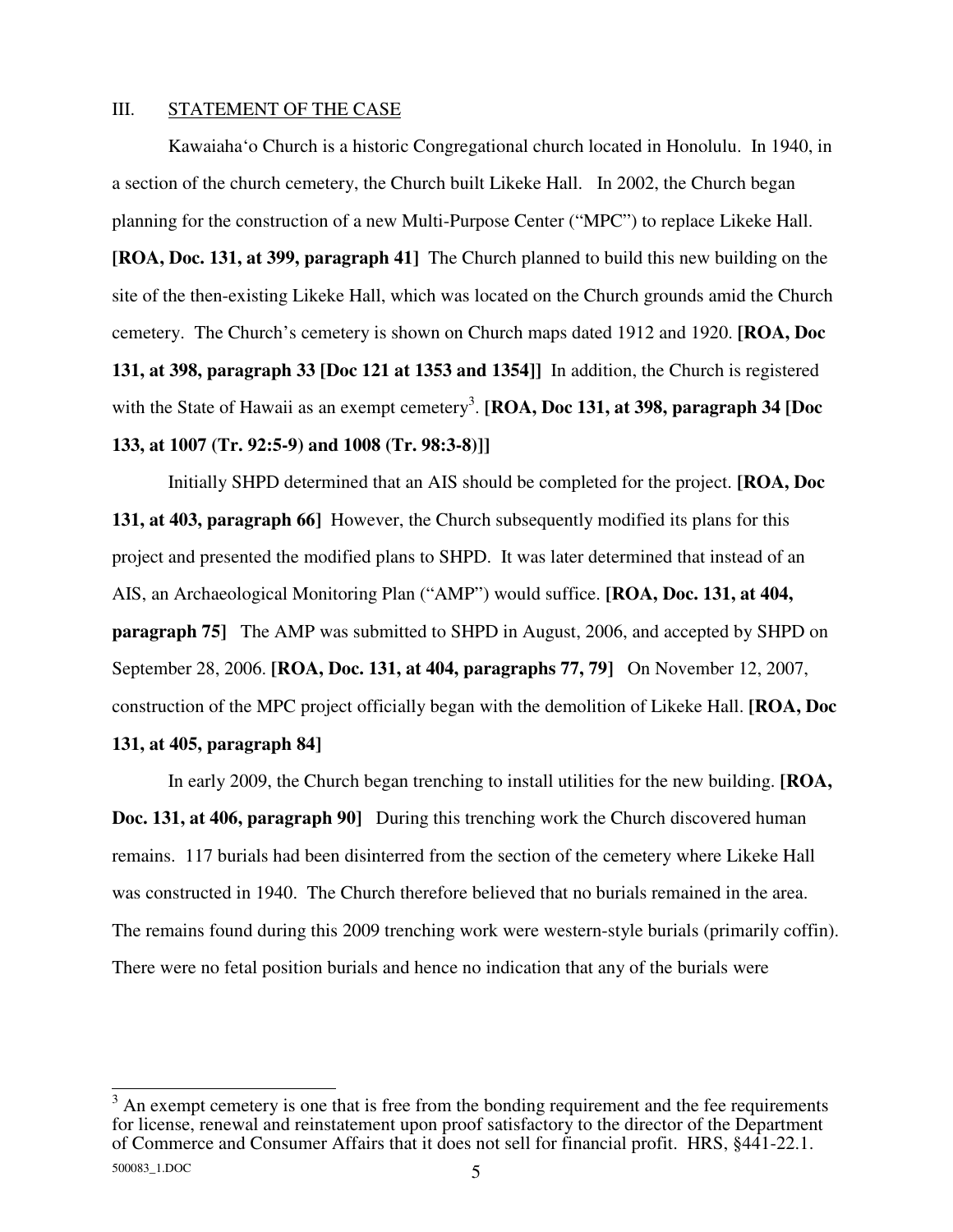traditional cultural native Hawaiian burials. **[ROA, Doc. 131, at 407, paragraph 101]** During this time, SHPD assumed jurisdiction over these discovered remains determining that the remains were "inadvertent discoveries." However, due to the number of these discovered remains, DLNR and SHPD determined that the discovered remains were in fact burials from a cemetery and notified the Church that the matter would now be addressed pursuant to Hawaii Revised Statutes ("HRS") §6E-41. Thus, based on this determination, DLNR set forth the specific conditions under which the Church could proceed with its project. These conditions were set forth in a letter from DLNR to the Church dated June 11, 2009. In this letter, DLNR clarified that the MPC Project site was part of the cemetery and advised the Church that after all remains had been disinterred, the Church was required to change the metes and bounds of the cemetery. Basically, the Church had to decertify the area of the MPC Project site as a cemetery. **[ROA, Doc. 123, at 58-62]** These conditions were further refined in subsequent letters between DLNR/SHPD and the Church, dated June 19, 2009, June 29, 2009, and September 13, 2010. DLNR then notified the State Department of Health ("DOH") that DLNR was satisfied that the Church had complied with the DLNR requirements (except for those conditions that required future compliance). On October 22, 2010, DOH issued a blanket disinterment permit to the Church. **[ROA, Doc. 131, at 409-410]** This disinterment permit allowed for the disinterment of the remains so that the Church could decertify the area as a cemetery.

## IV. ARGUMENT

 The ICA gravely erred in its decision that an AIS was required before SHPD could concur in the permit for the MPC Project. This error is based upon the ICA's incorrect interpretation of Hawaii's historic preservation law, HRS Chapter 6E. The ICA appears to consider the finding of any remains to be a "burial site." Based upon the plain wording of the law and the legislative history, the ICA's decision is an improper interpretation and expansion of the law.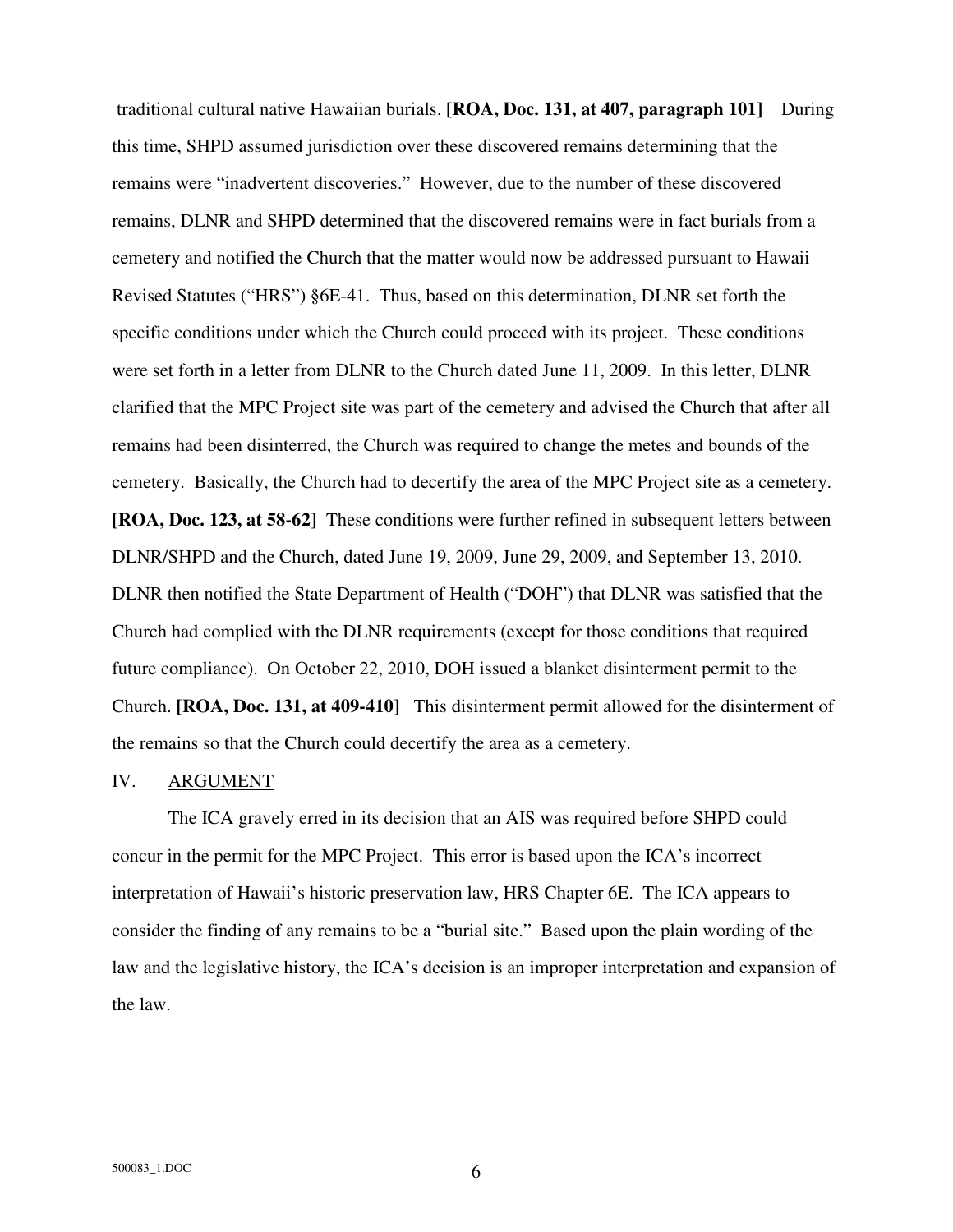# A. The MPC Project Site is not a "Burial Site" as Defined in HRS §6E-2

The ICA appears to consider the finding of **any** remains (regardless of whether it is a

complete skeletal remain or a bone fragment) to be a "burial site." The term "burial site" is

defined in HRS §6E-2:

**§6E-2 Definitions.** As used in this chapter:

\* \* \* "Burial site" means any specific unmarked location where prehistoric or historic human skeletal remains and their associated burial goods are interred, and its immediate surrounding archaeological context, deemed a unique class of historic property and not otherwise included in section 6E-41.

HRS Chapter 6E was amended in 1990 by Act 306. One of the amendments of Act 306

included adding this definition of "burial site" which was not in the law prior to this amendment.

This amendment to the law came immediately after the discovery of 1,100 remains in the sand

dunes at Honokahua on Maui. **[ROA, Doc. 133, at 991-992]** The findings and purpose of Act

306 provided that:

 The legislature further finds that native Hawaiian traditional prehistoric and unmarked burials are especially vulnerable and often not afforded the protection of law which assures dignity and freedom from unnecessary disturbance. **\* \* \***

…this Act provides additional protection for native Hawaiian burial sites of high preservation value such as areas with a concentration of skeletal remains, or prehistoric or historic burials associated with important individuals or events, that are within a context of historic properties, or have known lineal descendants.

Act 306, H.B. No. 3296, Section 1, 1990.

The evidence in the record regarding "burial sites" was presented during the preliminary

injunction hearing through David Shideler, an expert qualified in the areas of Hawaiian culture,

cultural practices and Native Hawaiian religion. **[ROA, Doc. 133, at 853 (Tr. 8:22-25) and 854** 

**(Tr. 9:1-2)]** Mr. Shideler testified that the Church cemetery is not a native Hawaiian burial site

as defined under the law, which he believes "refers to something else entirely." **[ROA, Doc 133,** 

**at 858 (Tr. 26:14-25) and 859 (Tr. 27:1-2)]** Again, Mr. Shideler's opinion is consistent with

the law.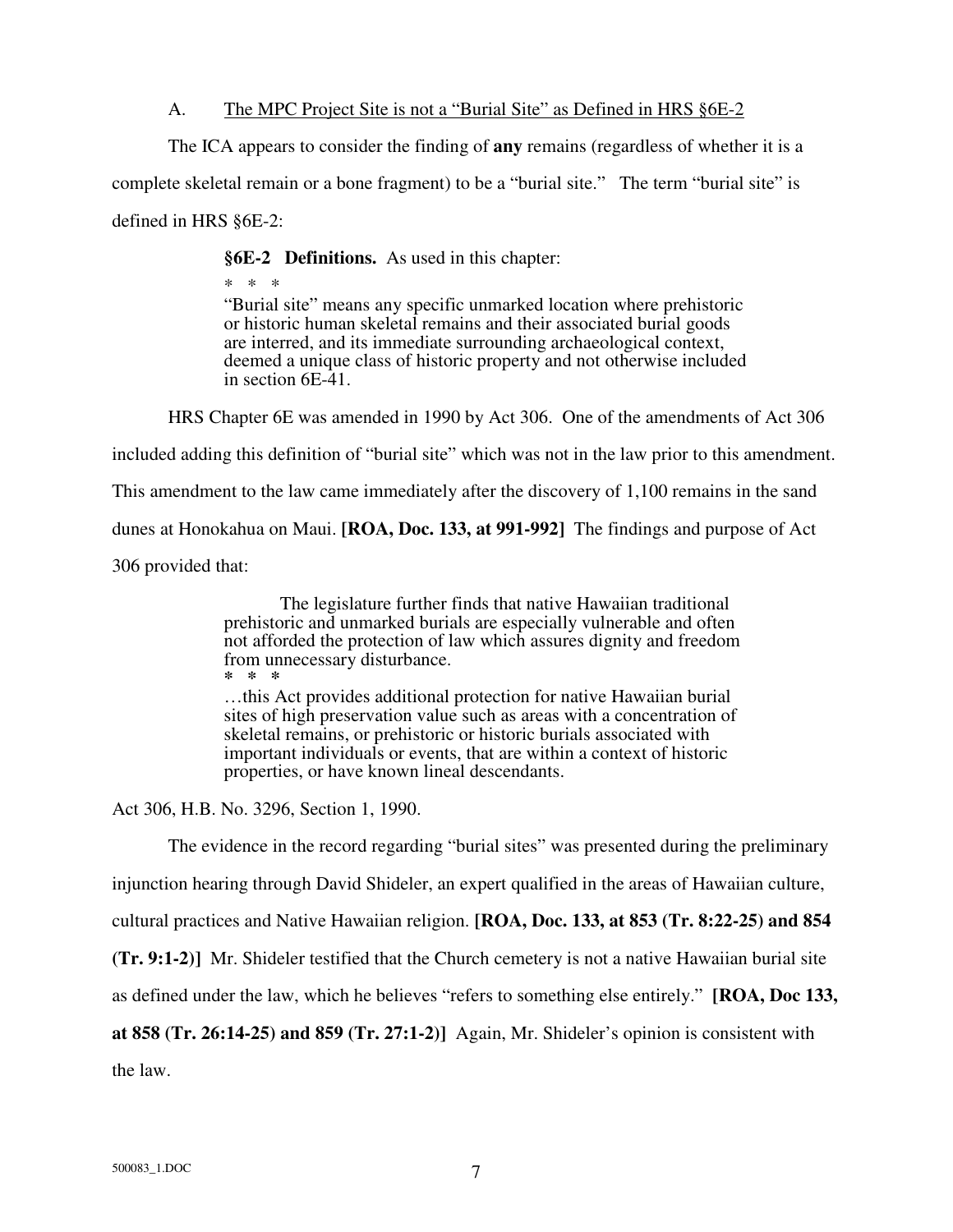HRS Chapter 6E is the law regarding preservation of historic and cultural property within the State. The law defines "historic property" as "any building, structure, object, district, area, or site, including heiau and underwater site, which is over fifty years old." HRS, §6E-2. Burial sites and human skeletal remains are only one part of this law. The ICA decision takes this one segment of this law, misinterprets and expands its meaning such that it frustrates the intent of the law. To properly interpret and apply a law, the "statutory language must be read 'in the context of the entire statute and construe[d] in a manner consistent with its purpose'." *Kewalo Ocean Activities v. Ching*, 124 Haw. 313, 317, 243 P.3d 273, 277 (2010). The ICA's decision ignores the intent and purpose of the statute (preservation of historic property, including native Hawaiian burial sites), and removes the discretion and expertise of SHPD in its regulation and preservation of historic property.

#### B. The MPC Project Site Is a Cemetery

 The ICA gravely erred in ruling that HRS Chapter 6E applies to the MPC Project site "regardless of whether the site was considered a cemetery." *Hall v. DLNR*, 128 Haw. 455, 470, 290 P.3d 525, 540 (2012). While the State agrees that Chapter 6E can apply to cemeteries, only §6E-41 applies to the cemetery in this case. When it became clear that the Project site area contained interments, SHPD required the Church to "remove the cemetery." **[ROA, Doc. 123, at 58-62]** This cemetery was a Christian cemetery and not a burial site as contemplated by §6E-2. The human skeletal remains discovered in this cemetery, while unmarked, were not "a unique class of historic property" but were "otherwise included in section 6E-41." The immediate surrounding archaeological context of the remains found indicated that these remains were in a cemetery and were not a "burial site." The problem in this case is that the ICA has ruled, in effect, that any and all burials, constitute a "burial site." This premise is incorrect, and therefore, it has led to an incorrect ruling in this case.

 In the instant case, the trial court made specific findings of fact and concluded as a matter of law that "the burials discovered at Kawaiaha'o Church were in fact Christian burials within a Christian cemetery, rather than traditional Native Hawaiian burials." **[ROA, Doc 131, at 414, paragraph 21]** This conclusion of law was based on the following specific findings of fact: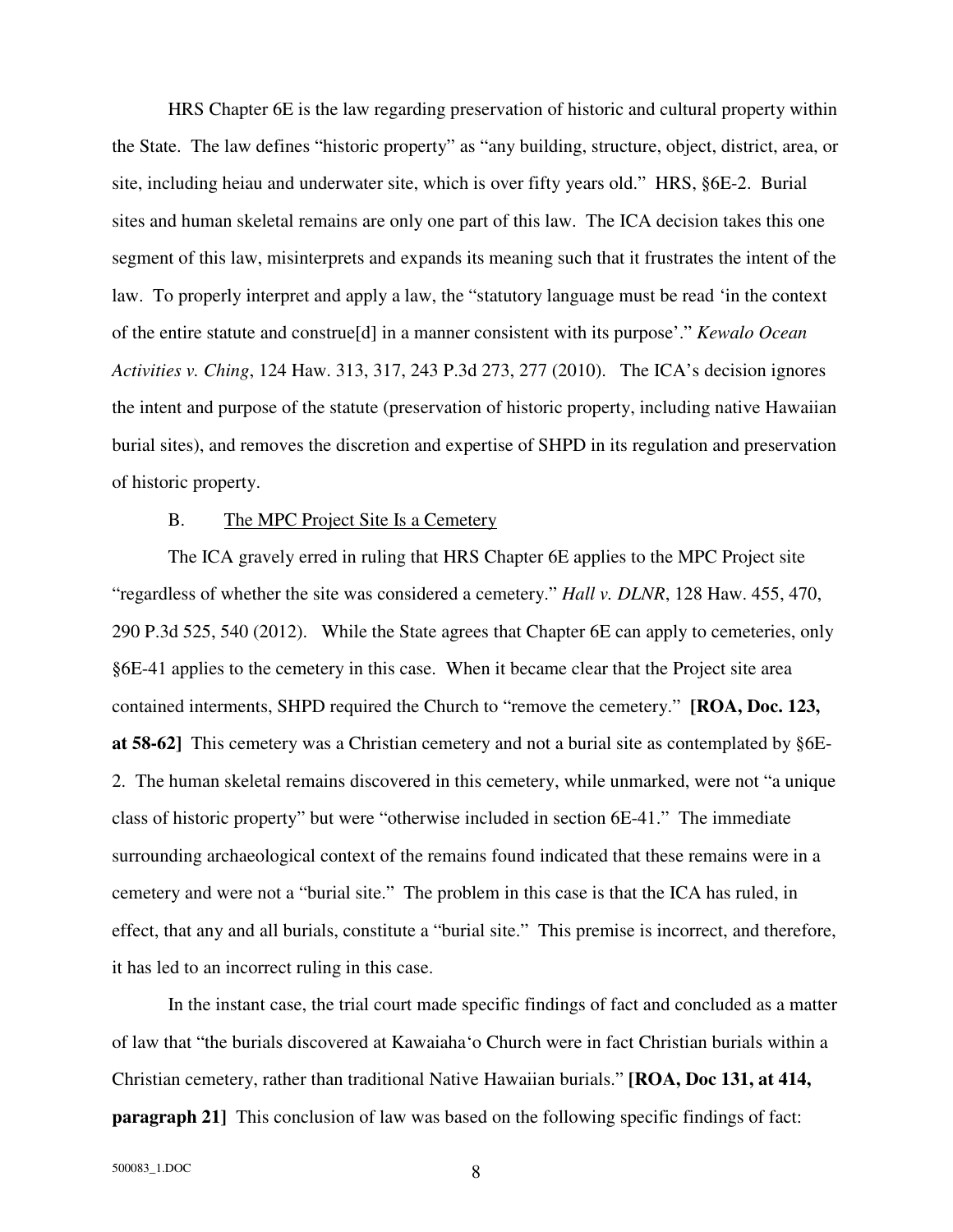98. David Shideler testified as an expert for Kawaiaha'o Church. The Court finds that David Shideler has extensive knowledge of the history of the Kawaiaha'o Church, extensive knowledge of the practices that relate to burials and religious intent and that David Shideler was present during the excavation process and personally observed the findings of remains.

99. David Shideler testified that, in light of his professional training and experiences with the Kawaiaha'o Church, the burials found within the Kawaiaha'o Church property are Christian burials found within a Christian cemetery, rather than traditional Native Hawaiian burials. [Dec. 9, 2010 Transcript 6:10-14.]

100. David Shideler established that while the discovered burials contained remains that were ethnically Native Hawaiian, they were nonetheless Christian burials.

101. David Shideler established that there was no evidence of any pre-contact burials in the sense that there was no establishment of fetal position burials which constitute or reflect that they may be traditional cultural Native Hawaiian burials. [Dec.8, 2010 Transcript (Part II), 17:3-9; 20:19-24; 25:2-6; 27:4-9.]

102. David Shideler established that that [sic] the potential for human cultural deposits referred to as post-contact burials were consistent with the Church's Christian philosophies and burial practices where they are buried in extended positions, and, therefore, also, were not traditional Native Hawaiian burial sites. [Dec 8, 2010 Transcript (Part II), 26:9-13; 27:4-9.]

103. The Court finds the testimony of David Shideler to be persuasive and credible.

**[ROA, Doc 131, at 407].** There is absolutely nothing in this record to rebut or change the trial court's conclusion that the burials at issue in this case are Christian burials in a Christian cemetery and are not traditional Native Hawaiian burial sites.

 The ICA has ruled that regardless of whether the MPC Project site was considered a cemetery, the site was subject to the protections of HRS Chapter 6E. It is clear that this site was a cemetery. It is also clear that a cemetery is not a Native Hawaiian burial site as contemplated by Chapter 6E. SHPD recognized (as the parties also recognize) that the MPC Project site is a cemetery; therefore, SHPD required removal of the cemetery to allow the construction to go forward. This is a proper exercise of SHPD discretion, and a proper method in which to proceed in this case pursuant to HRS Chapter 6E.

C. This Court's Ruling in *Kaleikini v. Yoshioka* is Not Applicable to This Case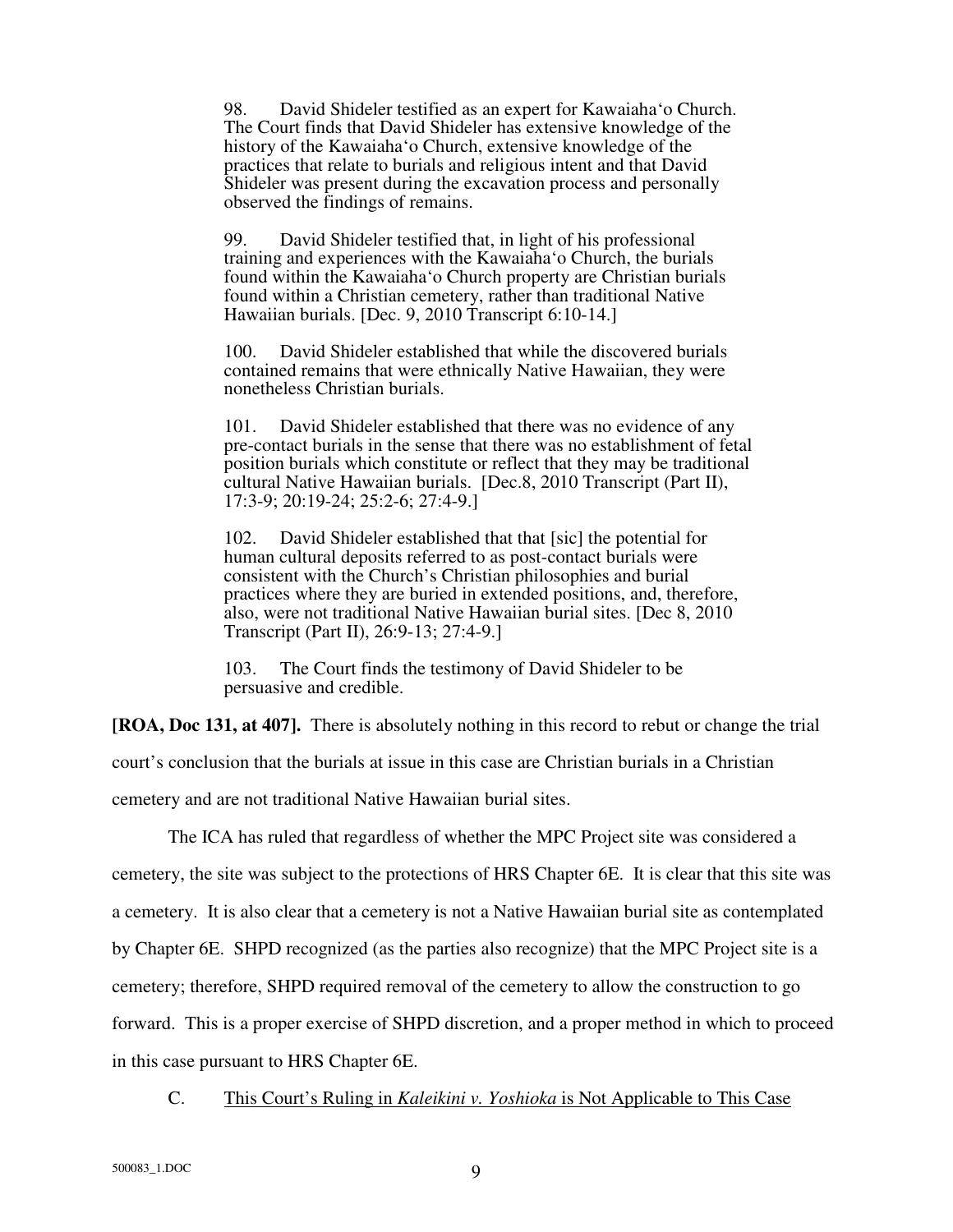The ICA ruled that *Kaleikini v. Yoshioka,* 128 Haw. 53, 283 P.3d 60 (2012) was controlling for the instant case and concluded that SHPD's actions in this case "allowed construction on the MPC Project to commence, without identifying the significant historic properties at issue and evaluating the impact of the MPC Project on them." *Hall v. DLNR*, 128 Haw. 455, 469-70, 290 P.3d 525, 539-40 (2012). The underlying flaw in the ICA's ruling is that the ICA considers the finding of any human remains in the ground to be a "burial site." As stated above, a review of the law and the legislative history shows that such an interpretation is an improper interpretation and expansion of the law. Moreover, *Kaleikini* is distinguishable from the instant case. In *Kaleikini*, SHPD determined that an AIS for the rail project was required. The issue in *Kaleikini* was whether an AIS must be done for the whole project prior to the start of construction or whether the AIS could be completed in phases. In *Kaleikini,* it "was undisputed that the rail project had a high likelihood of having a potential effect on archaeological resources, **particularly native Hawaiian burial sites**, in its last phase, which included the Kaka'ako area." [emphasis added] *Kaleikini, supra*, at 463, 290 P.3d at 533. *Kaleikini* is distinguishable from the instant case as the MPC Project site is not a native Hawaiian burial site, but rather it is a cemetery. To determine that the cemetery on the grounds of the Church is a native Hawaiian burial site (or even a "burial site") is not only incorrect, but also ignores the evidence in the record of this case.

 Once it is properly recognized that the MPC Project site is a cemetery, then *Kaleikini* is no longer applicable to the facts of this case. In addition, the ICA's decision improperly impacts SHPD's discretion with regard to AISs. *Kaleikini* is clear that HAR §§ 13-275-5(b) and 13-284- 5(b) provide SHPD with the discretion to determine whether an AIS is necessary in each case. *Id* at 76, 283 P.3d at 83. The practical effect of the ICA decision is to effectively remove the discretion from SHPD to make the determination of whether an AIS is necessary, based on the specific facts of each project.

 The historic preservation regulations give SHPD the discretion to determine when an archaeological inventory survey must be conducted. The law is clear that the courts should give deference to "the administrative agency's expertise and experience in its particular field … [and]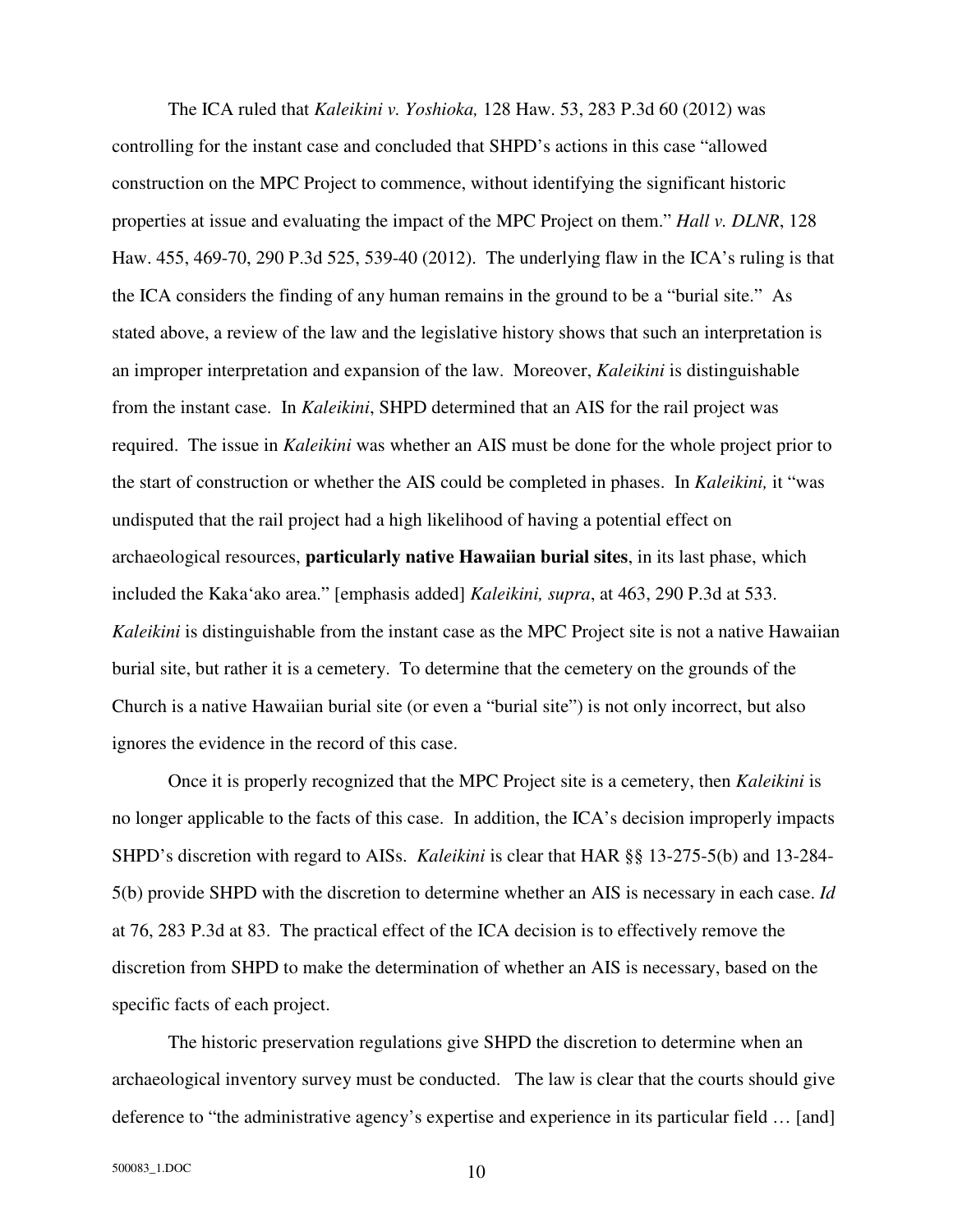not substitute their own judgment for that of the administrative agency where mixed questions of fact and law are presented. This is particularly true where the law to be applied is not a statute but an administrative rule promulgated by the same agency interpreting it." *Kaleikini v. Yoshioka*, *supra* at 67, 283 P.3d at 74.

 The purpose of an archaeological inventory survey is to determine if historic properties are present at a particular site. In this case, it is expected that remains will be present at the Church's project site because this site is a cemetery. HRS §6E-41 allows the removal or redesignation of cemeteries. In this case, SHPD required the Church to remove the cemetery before beginning construction. Thus, the requirement that an AIS be conducted on cemetery property would be an absurd undertaking for two reasons: (1) remains are expected to be found in a cemetery, and (2) the remains must be removed for decertification of the cemetery.

 In addition to the factual distinction in this case that the project site is a cemetery, the other critical distinction of the *Kaleikini* rail lawsuit is that the project there was a phased project. Much of the Supreme Court's decision dealt with the issue of a phased project. The issue of a phased project has no bearing on Appellant's case. It appears that the ICA's Order is based solely on the incorrect notion that *Kaleikini* requires an AIS in this case. For the ICA to jump to the conclusion that SHPD should have required an AIS in this case would clearly be contrary to the law, would be erroneous, and would usurp SHPD's discretion.

## D. The ICA Erred in Awarding Attorneys' Fees Against the State

 The ICA ruled on March 20, 2013, that the State was jointly and severally liable for Plaintiff's attorneys' fees. The ICA rejected the State's argument that it was entitled to sovereign immunity as to the fees' claim. **[JEFS, Doc. 319]**

 Just a few weeks later, this Court, in *Kaleikini v. Yoshioka*, 2013 WL 1844892 (Haw. May 2, 2013) accepted the identical argument and ruled that the State had sovereign immunity as to a claim for attorneys' fees pursuant to the private attorney general doctrine in a chapter 6E case.